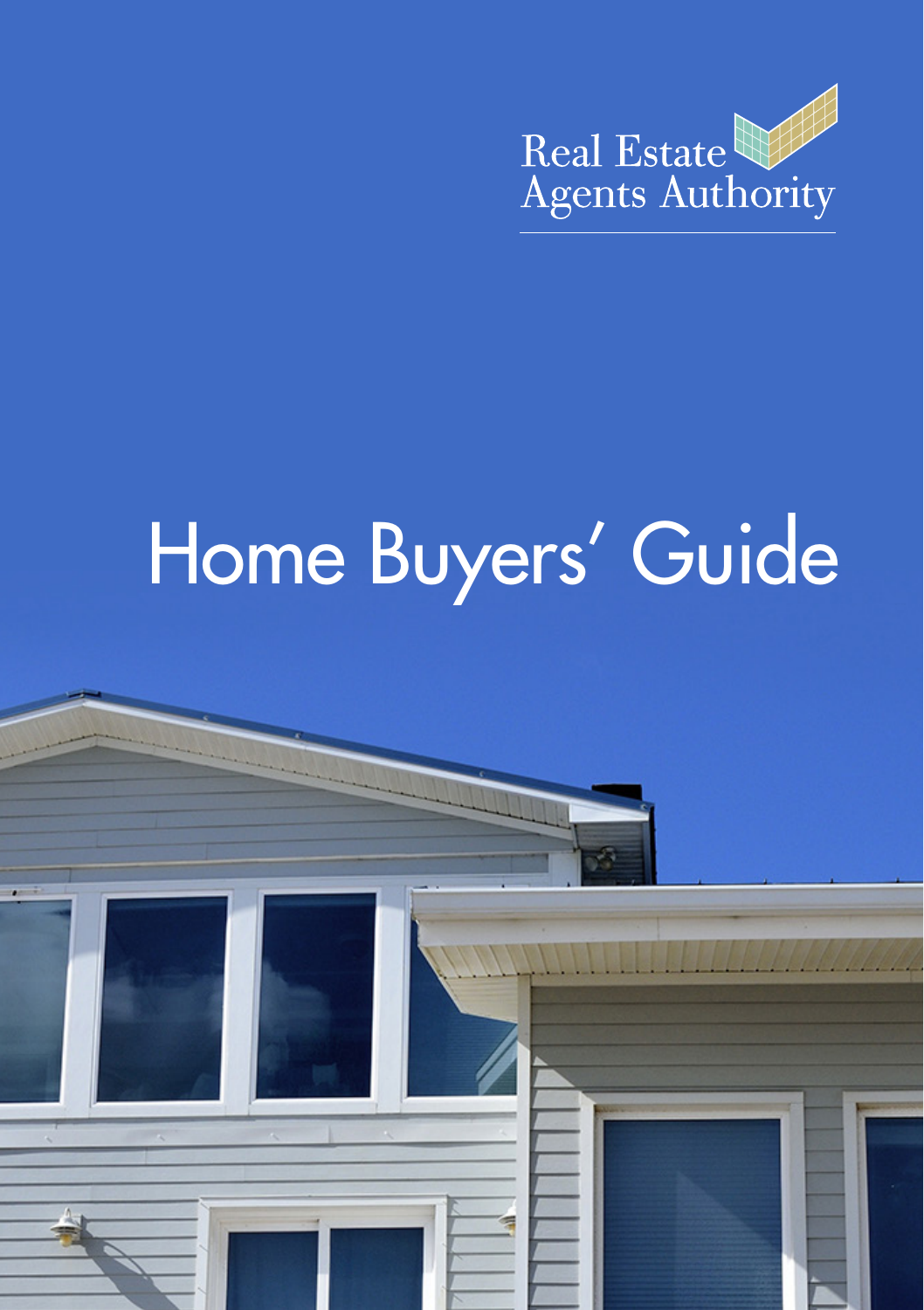# Buying a home?

Buying a home is a big deal. It may be the most expensive thing you buy, and it's a complicated legal process.

This guide for property buyers lists four things we recommend you do before you purchase a property. You'll also find information about working with real estate salespeople.

# 4 important things to do before buying a property:

#### **1. [Do your own research about the property](#page-2-0)**

The real estate salesperson represents the seller. He or she will tell you a lot about the property and will answer your questions, but you should do your own research as well. For example, we recommend you get a title search, a Land Information Memorandum (LIM) and a property and/or engineer's report.

#### **2. [Get legal advice](#page-5-0)**

Buying property is expensive, and it can cost even more if something goes wrong. That's why it's important to get legal advice before you sign anything.

#### **3. [Understand the sale process and method of sale](#page-6-0)**

There are several methods of buying and selling property, for example, tender or auction. It's important to understand the process for the property you are buying. Practices can vary between agencies so make sure you confirm details with them.

#### **4. [Read the sale and purchase agreement and understand what it means for you](#page-17-0)**

The sale and purchase agreement is legally binding so it's important to read it carefully and get legal advice before you sign. You can negotiate the terms and conditions of an agreement, but once you sign it, there's no going back.

#### **[Working with the real estate salesperson](#page-18-0)**

**[Glossary](#page-20-0)**

#### **[About REAA](#page-22-0)**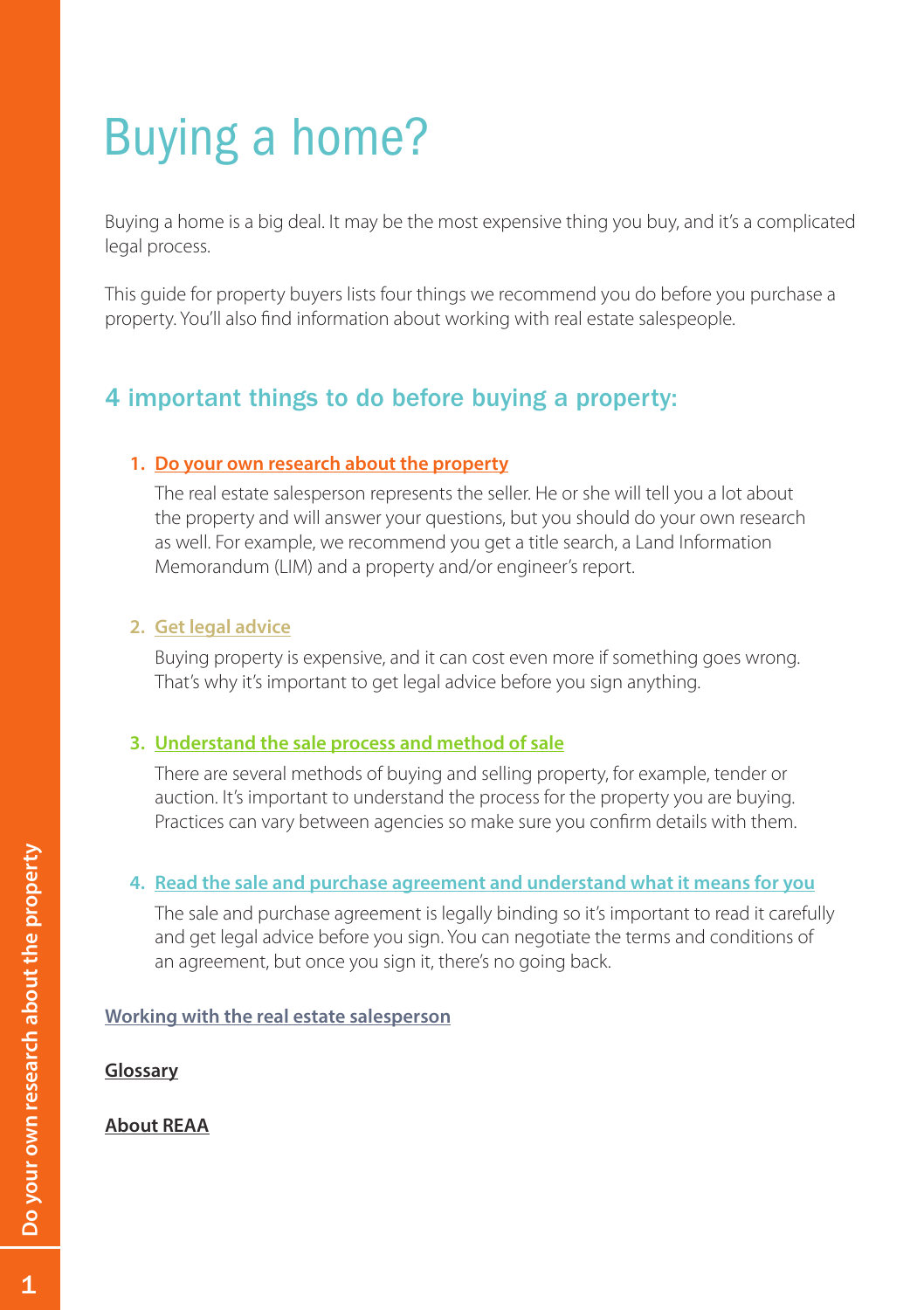# <span id="page-2-0"></span>Do your own research about the property

It's important to find out as much as you can about the property before you commit to buying it.

The real estate salesperson represents the seller. He or she will tell you a lot about the property and will answer any questions, but you should do your own research too.

**TIP:** Researching a property takes time and costs money, but it's an investment that could save you a lot of time, money and headaches later.

# Important things to know about a property before you buy

We recommend you get these key reports before placing a non-conditional offer on a property.

#### **Title search**

A title search gives you all the records about the property that are held by Land Information New Zealand (LINZ). It shows the legal owner of the property, the legal description and any rights and restrictions against the property title – such as a mortgage or access across the property (easements).

The real estate salesperson who listed the property should have a copy of the title search. If they notice any restrictions that may affect you as the buyer, they must pass this information on to you. If there are any issues raised, you can then get your own advice about any potential impacts.

#### **How to get a title search**

The real estate salesperson may give you a copy of the title search, or your lawyer can get a title search for you. You can also do your own title search through LINZ. We recommend that you ask your lawyer to check the title before you place an offer on a property.

Read more about titles and how to get a title search at [LINZ.govt.nz](http://www.linz.govt.nz/land/land-records).

#### **BUYER BEWARE:**

A title search is only current on the day it is obtained. If you are given a title search, for example, by the real estate salesperson, check the date. Be aware that it won't show interests registered after that date.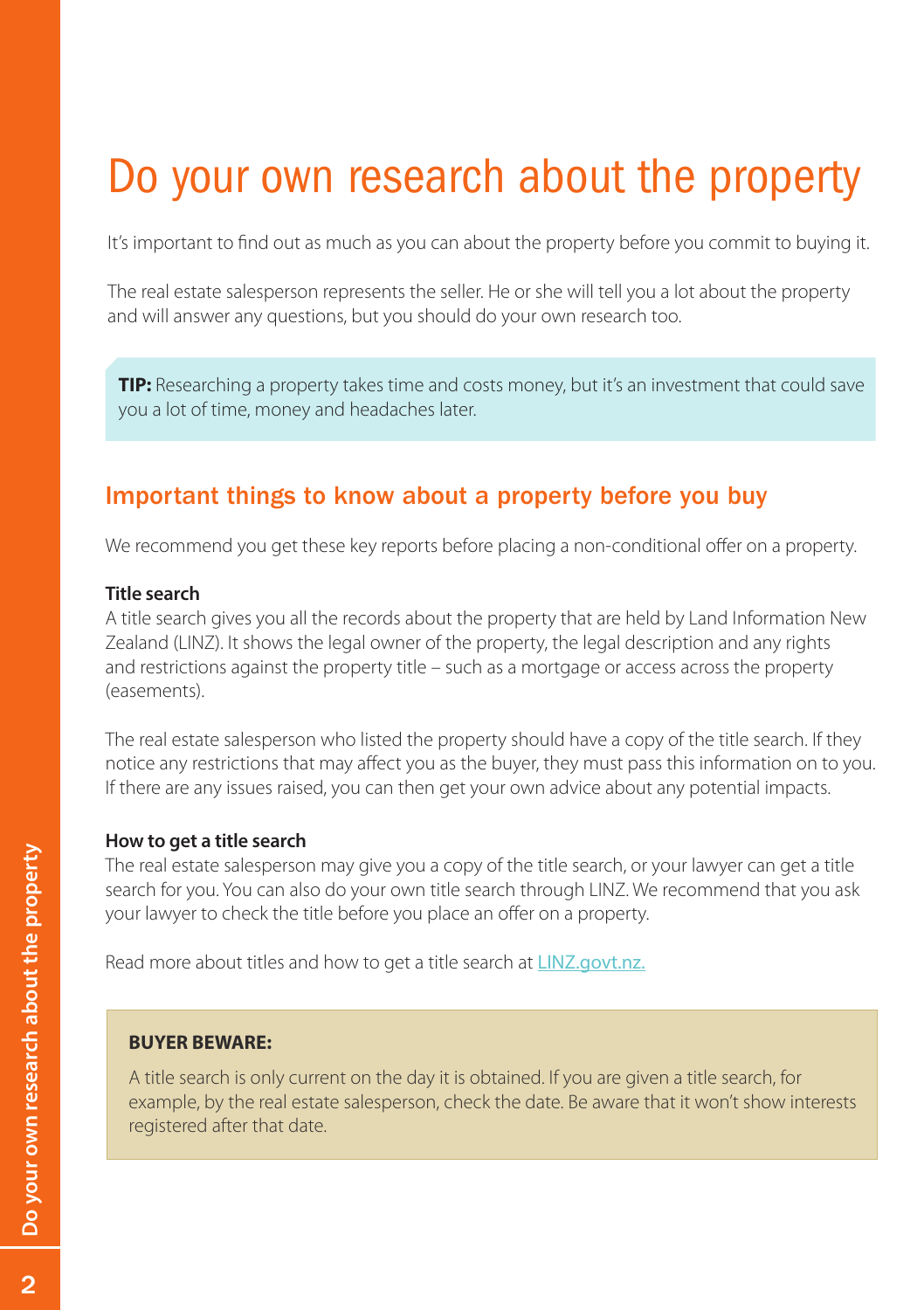# Land Information Memorandum (LIM)

The LIM is a comprehensive report provided by the local council about all the important current and historical information the council knows about the property. It's important to get a LIM because it provides you with information you need to know, including:

- potential erosion, subsidence or slippage, flooding of any type and possible presence of hazardous substances
- information on private and public stormwater and sewerage drains
- • rates information
- any consents, notices, orders or requisitions affecting the land or buildings
- District Plan and other classifications relating to the land or buildings
- any other classifications on the land or buildings notified to the council by network utility operators in relation to the Building Act 2004.

#### **How to get a LIM**

Your lawyer can get a LIM for you or you can apply to the property's local council for a LIM. Sometimes a seller will provide a LIM for buyers. We recommend that you ask your lawyer to check the LIM before you place an offer on a property.

Find the local council at [localcouncils.govt.nz.](http://www.localcouncils.govt.nz/lgip.nsf/wpg_URL/Profiles-Councils-by-Region-Index?OpenDocument)

**TIP:** A LIM may not show every piece of information the Council has on the property. You can ask the local Council for access to look through the physical property file they hold.

#### **BUYER BEWARE:**

- As with title searches, it is important to check how up to date a LIM is if it is provided to you, for example, by the real estate salesperson.
- You may not be able to rely on the LIM in court proceedings if you (or your lawyer acting for you) did not obtain it yourself.

**TIP:** You can ask the local Council for access to look through the physical property file they hold instead of applying for a LIM. But please discuss this option with your lawyer. This is not our recommended option.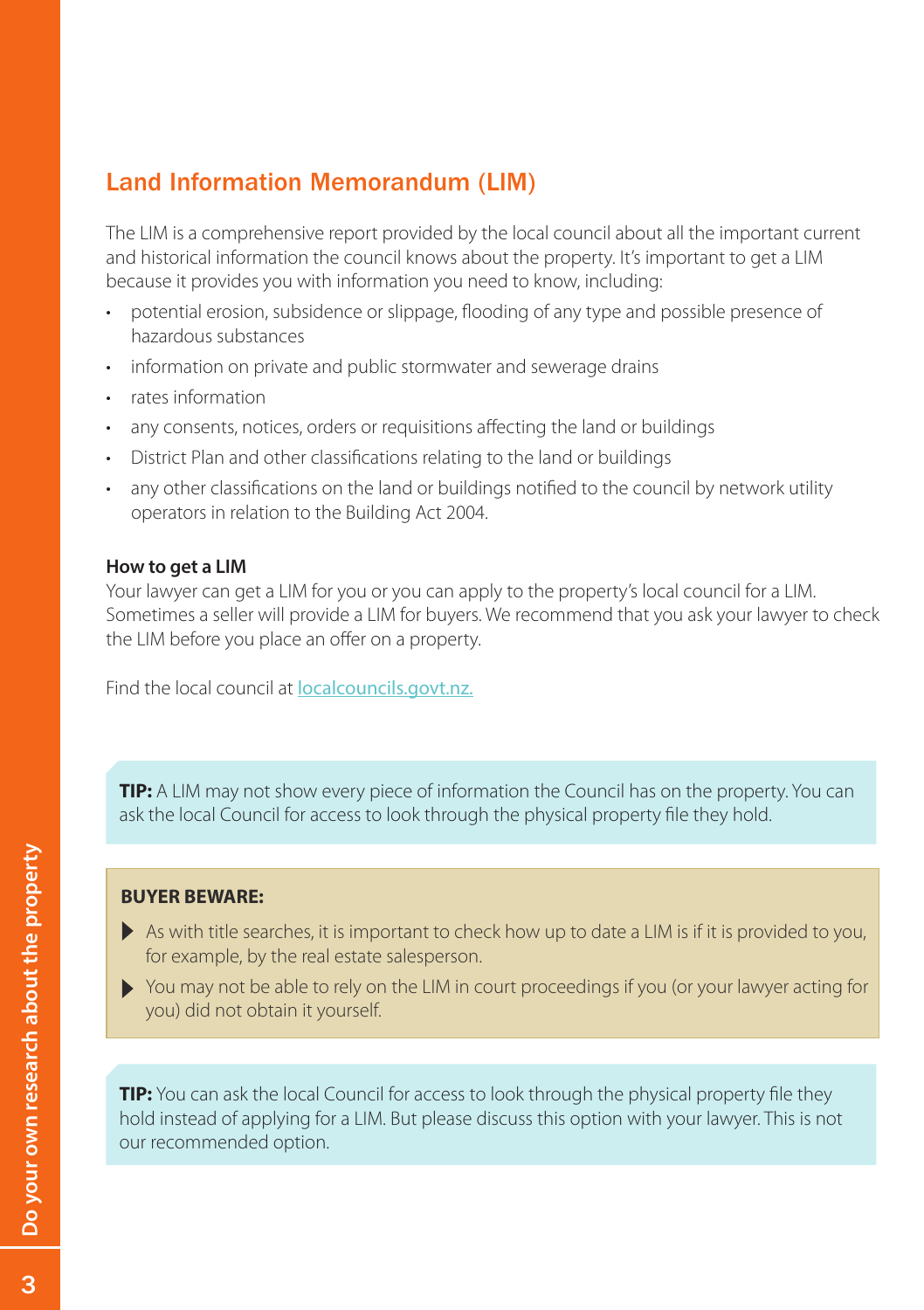# Property inspection report

A qualified property inspector will tell you about the condition of the property.

It's a good idea to select a property inspector and/or engineer at an early stage of your homebuying process so you are ready to arrange an inspection when you find a property you want to buy.

We recommend you choose a property inspector who has professional indemnity insurance and carries out their work in accordance with the New Zealand Property Inspection Standards. This means they adhere to the Standards New Zealand requirements for residential property inspections.

Property inspectors are listed by the New Zealand Institute of Building Surveyors and Building Officials Institute of New Zealand.

#### **Find a property inspector**

Find a property inspector at [buildingsurveyors.co.nz](http://www.buildingsurveyors.co.nz/) or [boinz.org.nz.](https://www.boinz.org.nz/Site/accreditation/Find-an-Accredited-Building-Surveyor/default.aspx)

Depending on the property, you may also want to hire other specialist advisors such as an engineer to help you decide whether you want to buy the property and how much you are willing to pay for it.

#### **Find an engineer**

Find an engineer at [ipenz.nz.](https://www.ipenz.nz/home/forms/register-search)

#### **BUYER BEWARE:**

An experienced builder can check a property for you but there are risks with this approach. We recommend that buyers invest in a written report by a property inspector who has professional indemnity insurance and carries out their work in accordance with the New Zealand Property Inspection Standards.

# Valuation report

Your financial lender may ask you to provide a valuation report for the property.

#### **Find a property valuer**

Find a registered property valuer at **[property.org.nz.](http://www.property.org.nz/MainMenu)** 

**TIP:** There are a number of websites that provide free property data. The data is based on local sales and Council data and is not as comprehensive as a valuer's report. A valuer will visit a property and will take unique factors and condition into account.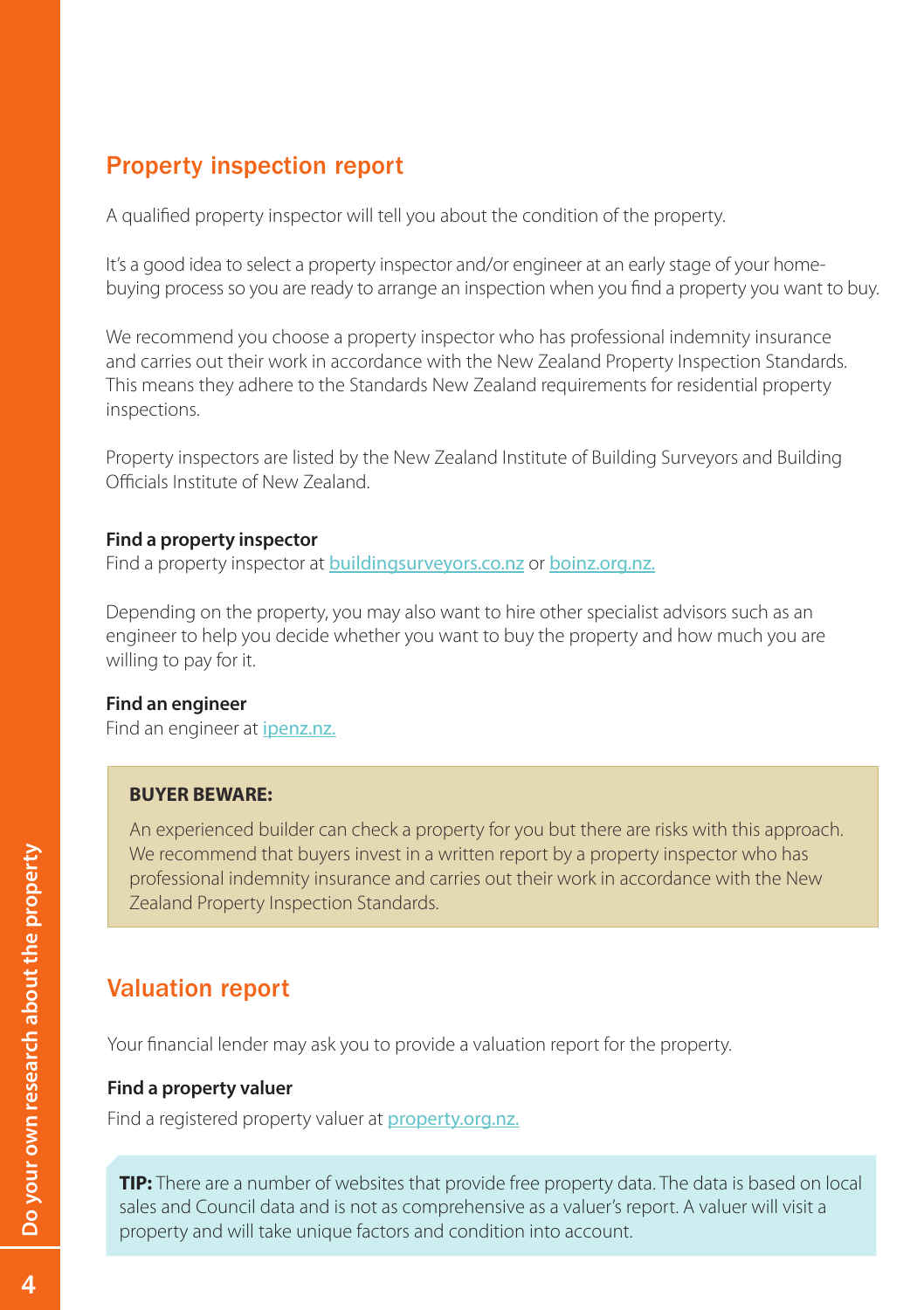# <span id="page-5-0"></span>Get legal advice

Buying property is expensive, and it can cost even more if something goes wrong. That's why it's important to get your own legal advice before you sign anything.

We recommend you engage a lawyer to help you through the buying process. Choose a lawyer before you set out to buy a property – buying can be a fast-moving process.

Sale and purchase agreements are legally binding documents, and you should consult your lawyer before signing them.

### How to find a property lawyer

- • Get recommendations from friends, family or work colleagues.
- Contact the local branch of the New Zealand Law Society.
- Find a lawyer at [propertylawyers.org.nz.](http://www.propertylawyers.org.nz/)

**TIP:** The New Zealand Law Society has an excellent [fact sheet](https://www.lawsociety.org.nz/news-and-communications/guides-to-the-law/buying-and-selling-a-property) about buying and selling property.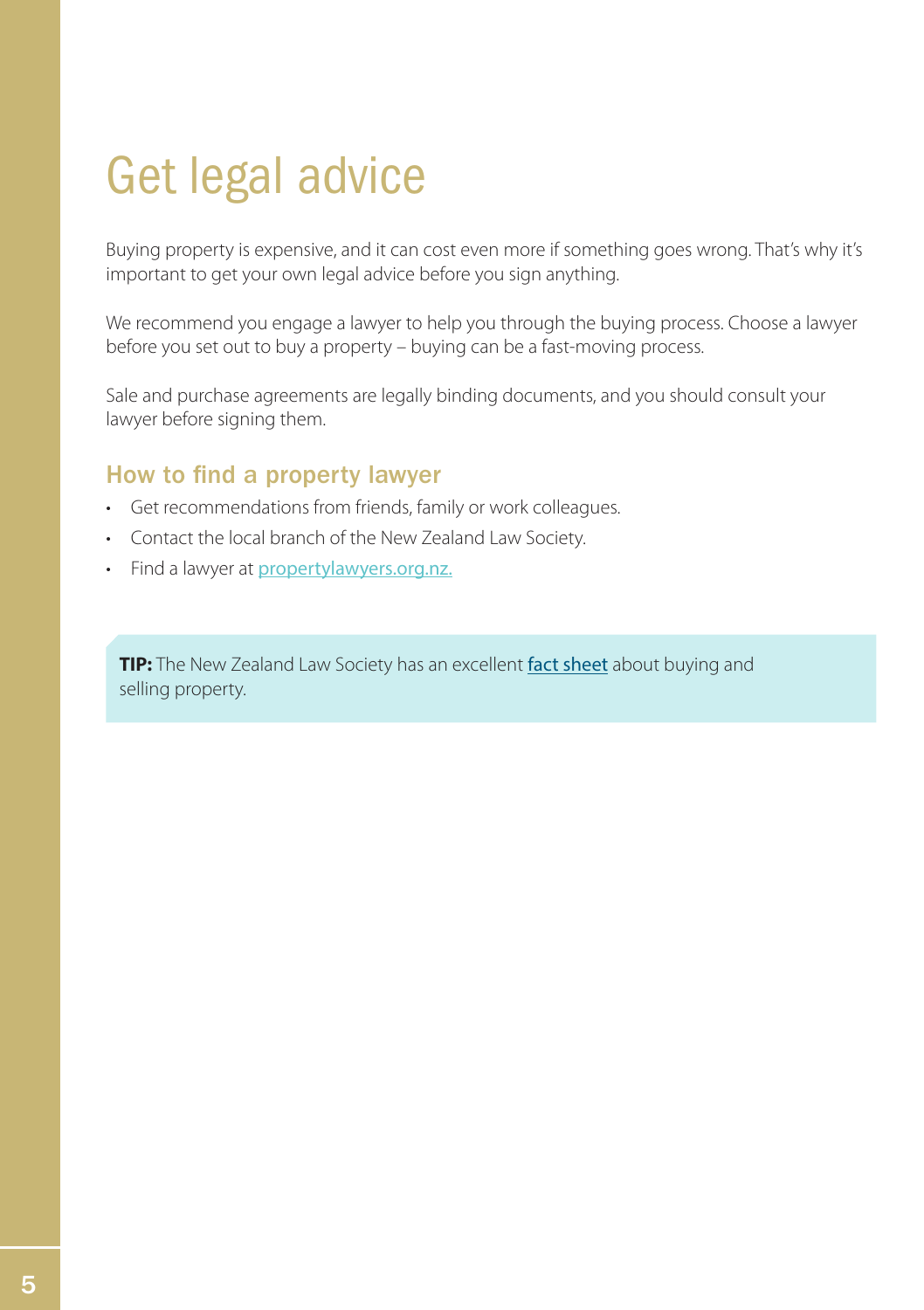# <span id="page-6-0"></span>Understand the sale process and method of sale

There are several methods of buying and selling property in New Zealand:

- • Buying at an advertised price
- Buying by tender
- • Buying by deadline sale
- • Buying at auction

It's important to understand the process for the property you are buying.

Practices vary from salesperson to salesperson and from sale to sale. Make sure you confirm the details with the salesperson and get legal advice before you sign anything.

Whatever the process, it's important to do your research about the property by getting a title search, a Land Information Memorandum (LIM) report and having the property inspected by a property inspector and/or engineer before you place a non-conditional offer.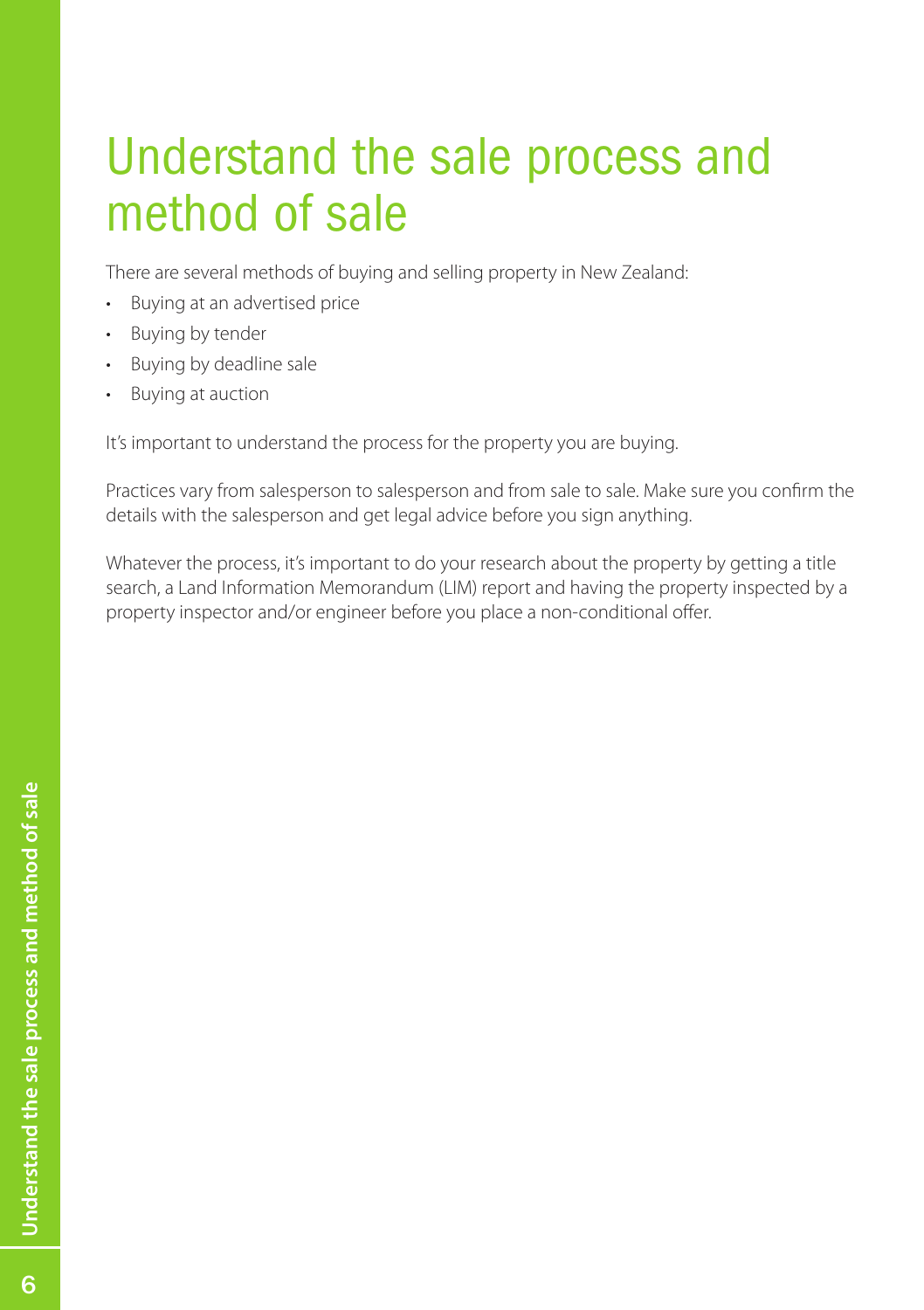# Buying at an advertised price

The buyer can make an offer at any time when a property is being sold at an advertised price with no time limit.



# **Advertising**

A property's price may be listed in several ways (for example, price guide, buyer enquiry over (BEO) or buyer budget over (BBO)) to indicate the lowest price the seller hopes to sell the property for.

#### Research

We recommend you get a title search, LIM and property inspection report before you make an offer. Your lawyer should check these for you.

Read more about [the important things to know before you buy](#page-2-0).

# **Offer**

The salesperson may draw up your offer in a sale and purchase agreement, which you will sign. We recommend you ask your lawyer to review the sale and purchase agreement before you sign it. Alternatively, you can ask your lawyer to draft the offer.

Read more about [sales and purchase agreements here.](#page-17-0)

#### **Presenting an offer to the seller**

The salesperson will present your offer to the seller to consider the amount offered and any conditions attached. It is entirely the seller's decision whether to accept your offer or not. The property remains available for sale and is open to other buyers during this process. The seller may receive more than one offer to consider.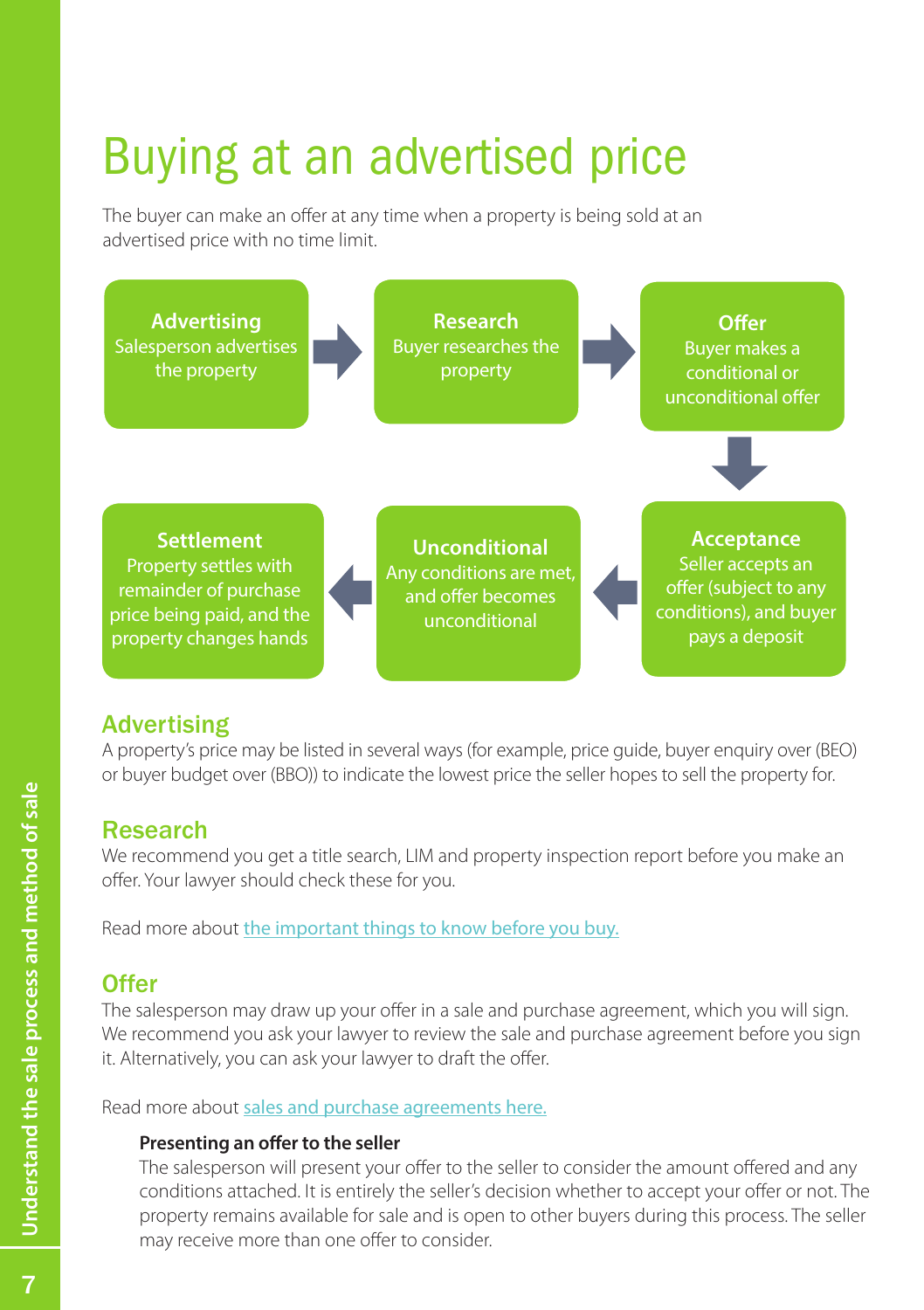#### **Conditional offers**

It is common for a buyer to make a conditional offer, which means the offer is subject to a number of conditions being met. For example, the offer may be subject to:

- the buyer selling a property
- a property and/or engineer's inspection report
- a lender's valuation of the property
- a LIM
- finance

The seller may also attach conditions. Your lawyer can advise on these.

#### **Both buyer and seller can negotiate the terms in a sale and purchase agreement**

If the offer or conditions are not acceptable to the buyer or the seller, the salesperson can negotiate between them on price and/or conditions with the aim of reaching a mutual agreement.

#### **Changing the sale and purchase agreement**

The price and conditions in the sale and purchase agreement may be changed during the negotiation process. The salesperson will ask the buyer and seller to initial any changes (amendments) to show they agree with them. Read any changes first, and make sure you understand and agree with them before initialling. Your lawyer can advise you during this process and should check the agreement before you sign it.

#### **Deposit**

The buyer is asked to provide a deposit. This is usually 5–10% of the purchase price but can be negotiated. Details of a deposit are set out in the sales and purchase agreement.

### **Acceptance**

The buyer and seller are in contract when the price and conditions have been agreed and both have signed the sale and purchase agreement. All contact between the buyer and the seller continues to be through the salesperson.

# Unconditional

After the sale and purchase agreement is signed, the process of working through any conditions begins. When all conditions have been met, the contract becomes unconditional.

# **Settlement**

The settlement date will be stated in the sale and purchase agreement. This is the date when the buyer pays the rest of the amount agreed for the property, usually through their lawyer. It is usually also the date when the buyer takes possession of the property.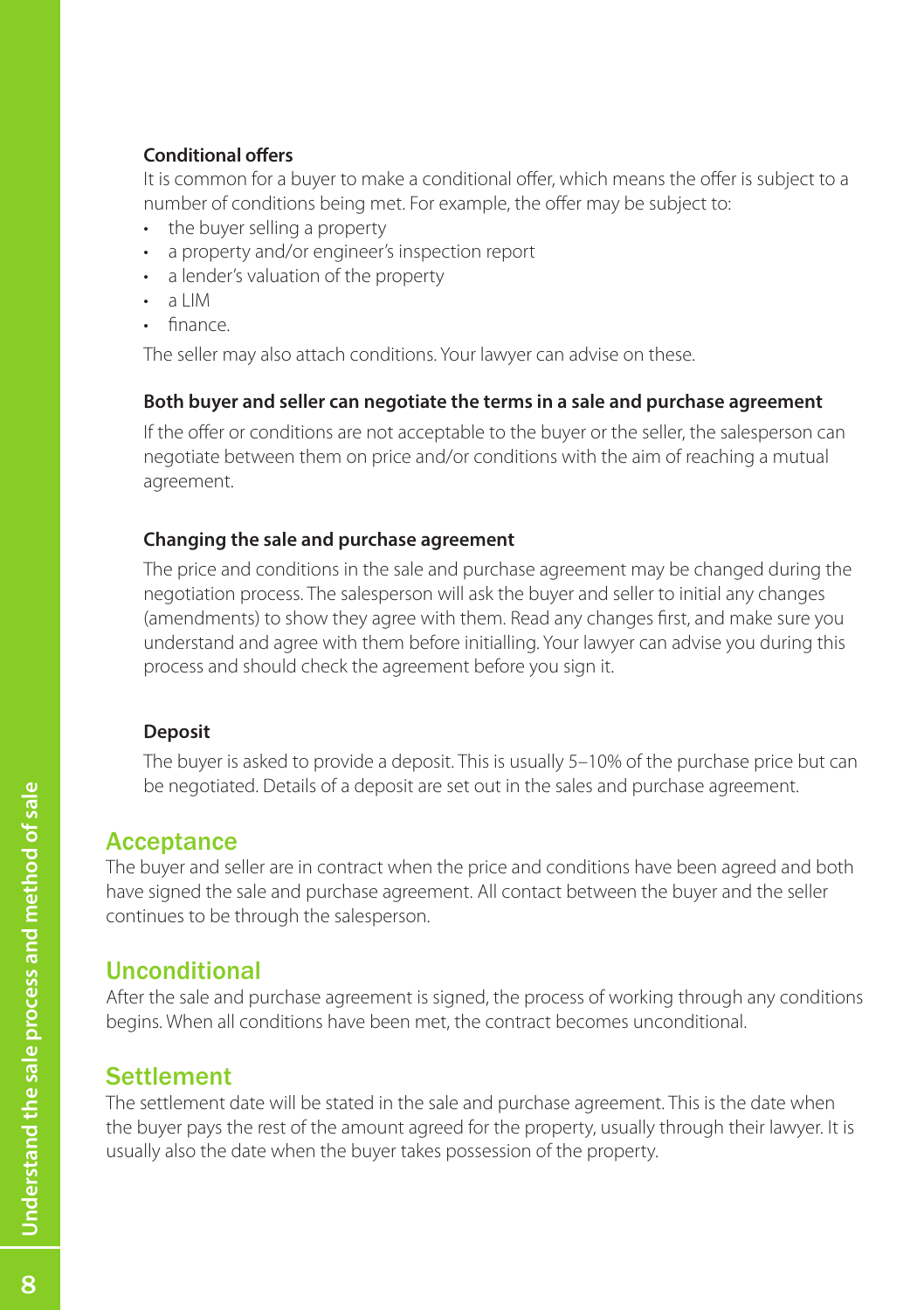# Buying by tender

When a property is being sold by tender, prospective buyers make confidential written offers to the salesperson before a deadline. Buyers prepare their best offer for the seller to consider.

There will be a closing date and time for all tenders to be presented, usually to the real estate agency offices.

A buyer will not know what other buyers are offering in advance of the tender.



# Advertising

There is usually no reserve price, but a property may be marketed with a buyer budget over (BBO) or buyer enquiry over (BEO) or a pricing guide. You may make an offer below this guide price if you wish. Sellers aren't obligated to accept any of the offers.

#### **Buying or selling a property before the tender date**

A property may also be advertised as "for sale by tender (unless sold prior)", which means it can be sold before the tender date. The marketing material and tender documents must make it clear that this is the case.

This gives you the option to make an offer before the tender date, or you can register your interest with the salesperson and ask them to inform you if someone else makes an offer before the tender date.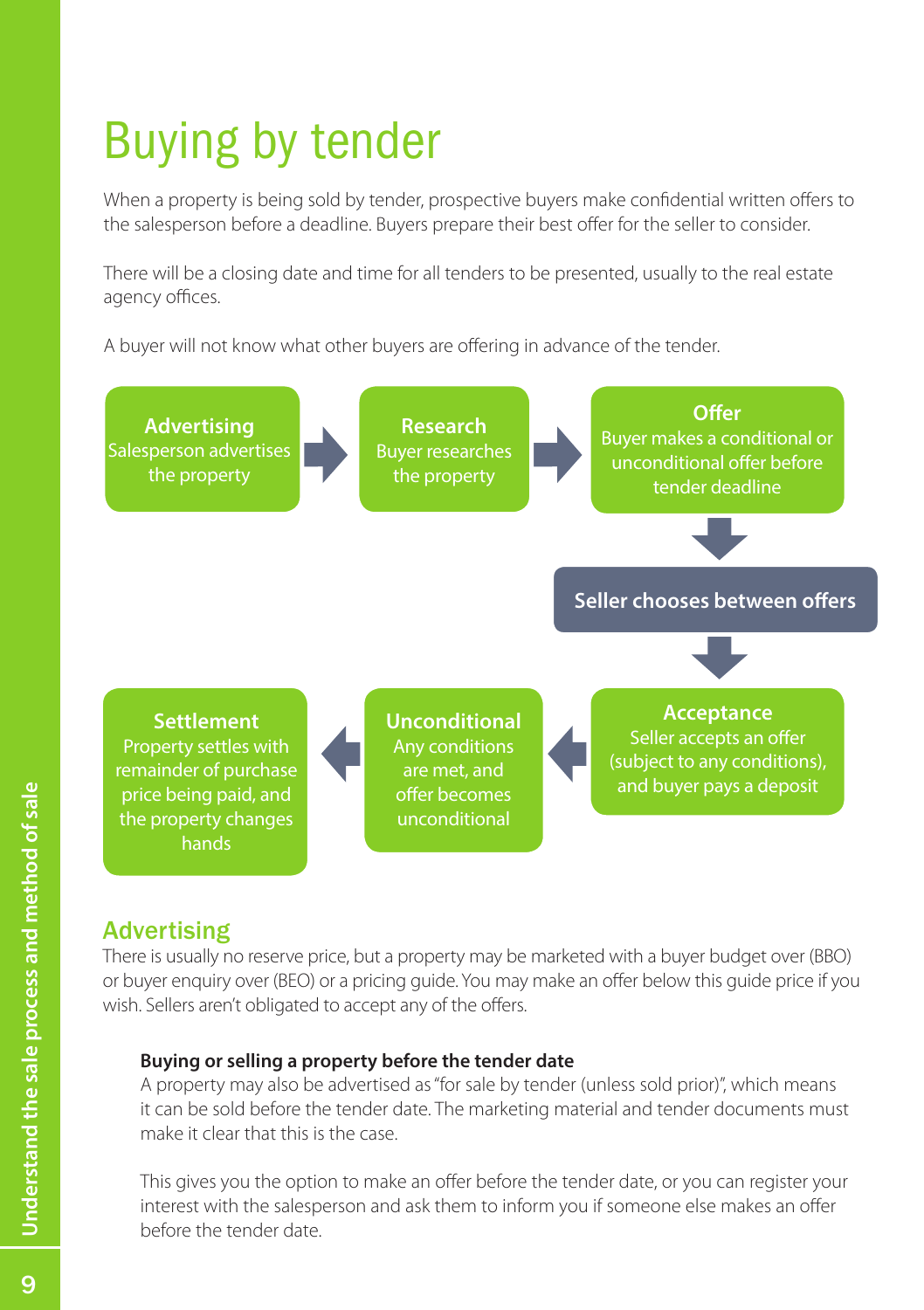# Research

We recommend you get a title search, LIM and property inspection report before you make an offer. Your lawyer should check these for you.

Read more about [the important things to know before you buy.](#page-2-0)

# **Offer**

If you want to present a tender, you need to ask for a copy of the tender documents from the salesperson. These will include a sale and purchase agreement. Be sure to read them carefully.

The salesperson may draw up your offer in a sale and purchase agreement, which you will sign. We recommend you ask your lawyer to review the sale and purchase agreement before you sign it. Alternatively, you can ask your lawyer to draft the offer.

Read more about sales and purchase agreements [here.](#page-17-0)

#### **Conditional offers**

It is common for a buyer to make a conditional offer, which means the offer is subject to a number of conditions being met. For example, the offer may be subject to:

- the buver selling a property
- a property and/or engineer's inspection report
- a lender's valuation of the property
- a LIM
- finance

The seller may also attach conditions. Your lawyer can advise on these.

#### **Both buyer and seller can negotiate the terms in a sale and purchase agreement**

If the offer or conditions are not acceptable to the buyer or the seller, the salesperson can negotiate between them on price and/or conditions with the aim of reaching a mutual agreement.

### **Changing the sale and purchase agreement**

The price and conditions in the sale and purchase agreement may be changed during the negotiation process. The salesperson will ask the buyer and seller to initial any changes (amendments) to show they agree with them. Read any changes first, and make sure you understand and agree with them before initialling. Your lawyer can advise you during this process and should check the agreement before you sign it.

### **Deposit**

Each buyer (known as a "tenderer") is asked to provide a deposit. This is usually 5–10% of the purchase price but can be negotiated. This will be returned if their tender is not successful.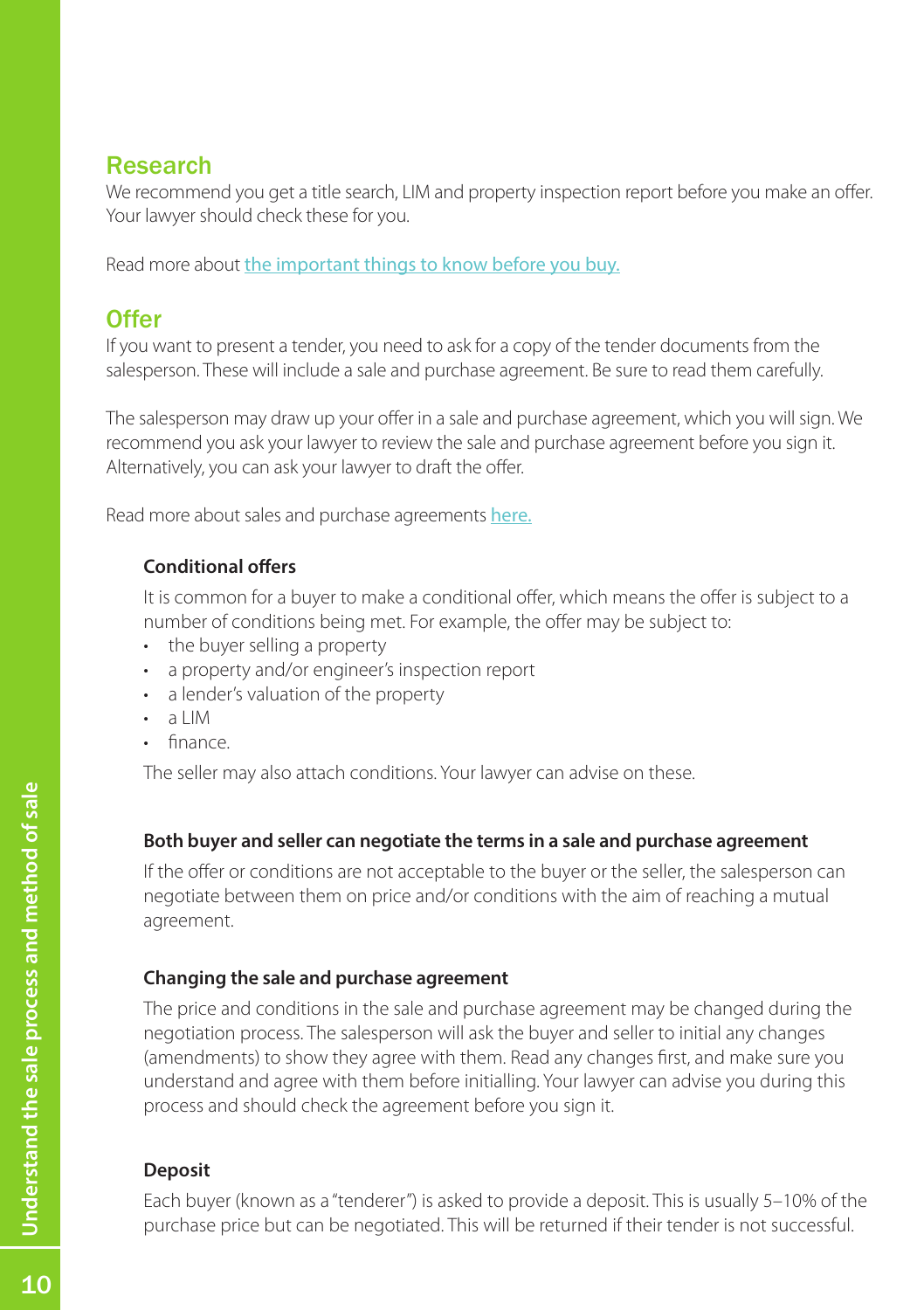#### Seller chooses between offers

After the tender deadline, the salesperson will give all the tender offers to the seller. Offers may have conditions. The seller will consider the offers and decide which, if any, they wish to accept. Sellers have five working days to accept a tender, but a buyer may find out earlier whether their tender has been successful.

#### **When a tender is rejected**

If none of the tenders reflect the price the seller is willing to accept or conditions are unacceptable to them, they can reject all tenders. If a tender has been rejected, the buyer is under no legal obligation and is free to look at other properties. Make sure you ask for your tender offer to be returned to you.

#### **Negotiating with unsuccessful buyers**

The seller may negotiate with a buyer who presents a tender, through the salesperson, to try and reach an agreement. It is up to the buyer whether they wish to do this.

#### **Acceptance**

The buyer and seller are in contract when the price and conditions have been agreed and both have signed the sale and purchase agreement. All contact between the buyer and the seller continues to be through the salesperson.

# Unconditional

After the sale and purchase agreement is signed, the process of working through any conditions towards settlement now begins. When all conditions have been met, the contract becomes unconditional.

# **Settlement**

The settlement date will be stated in the sale and purchase agreement. This is the date when the buyer pays the rest of the amount agreed for the property, usually through their lawyer. It is usually also the date when the buyer takes possession of the property.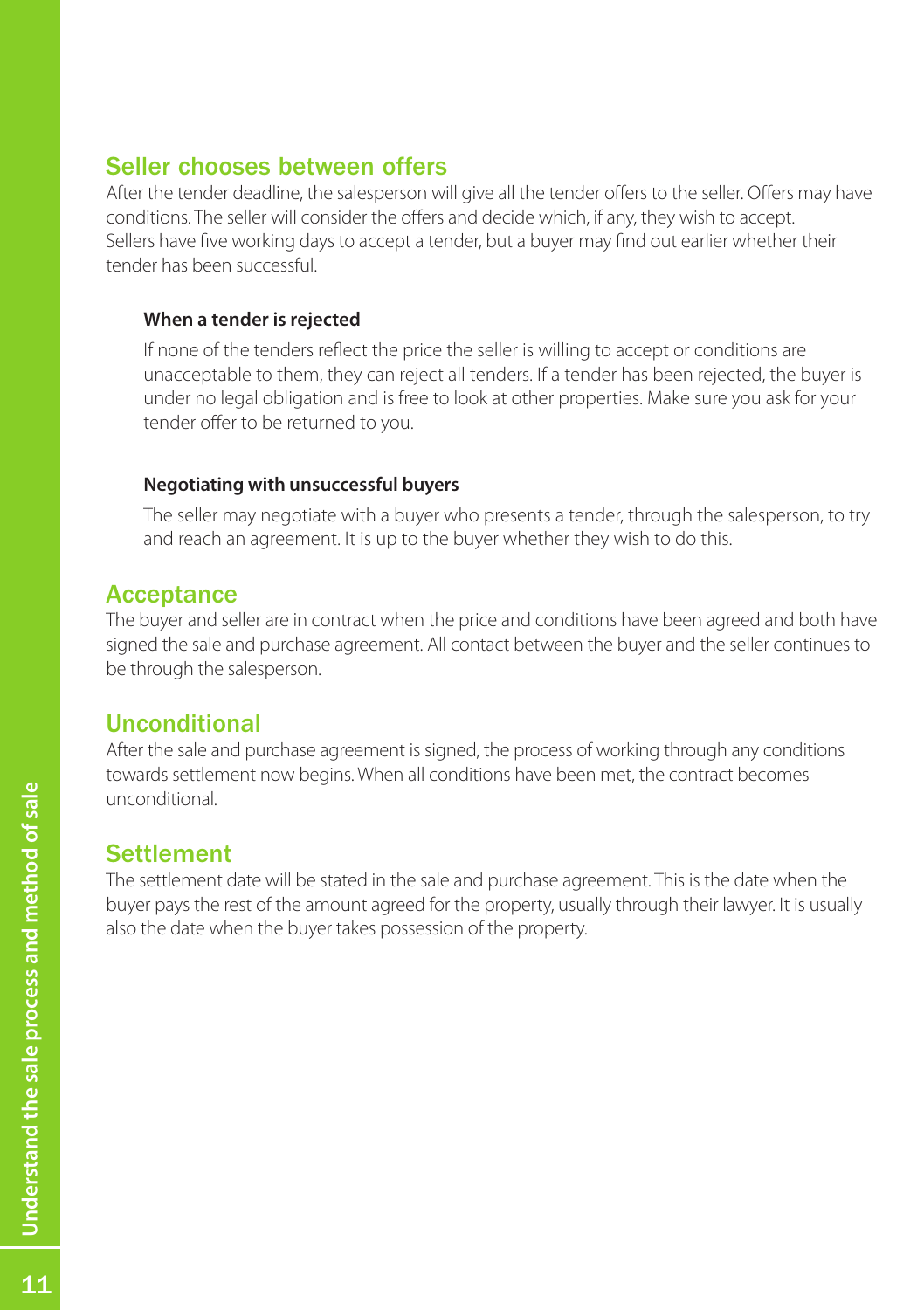# Buying by deadline sale

In a deadline sale, a property is marketed for a set period with an advertised end date.

The seller is not obliged to accept any offers and can choose to accept an offer at any point during the listing period. As with a tender process, deadline sales do not require a property to have an advertised price.



# Advertising

There is usually no reserve price, but a property may be marketed with a buyer budget over (BBO) or buyer enquiry over (BEO) or a pricing guide. You may make an offer below this guide price if you wish. Sellers aren't obligated to accept any of the offers.

#### **Buying or selling a property before the deadline sale date**

A property may also be advertised as "for sale by deadline sale (unless sold prior)", which means it can be sold before the deadline date. The marketing material and documents must make it clear that this is the case.

This gives you the option to make an offer before the deadline date, or you can register your interest with the salesperson and ask them to inform you if someone else makes an offer before the deadline date.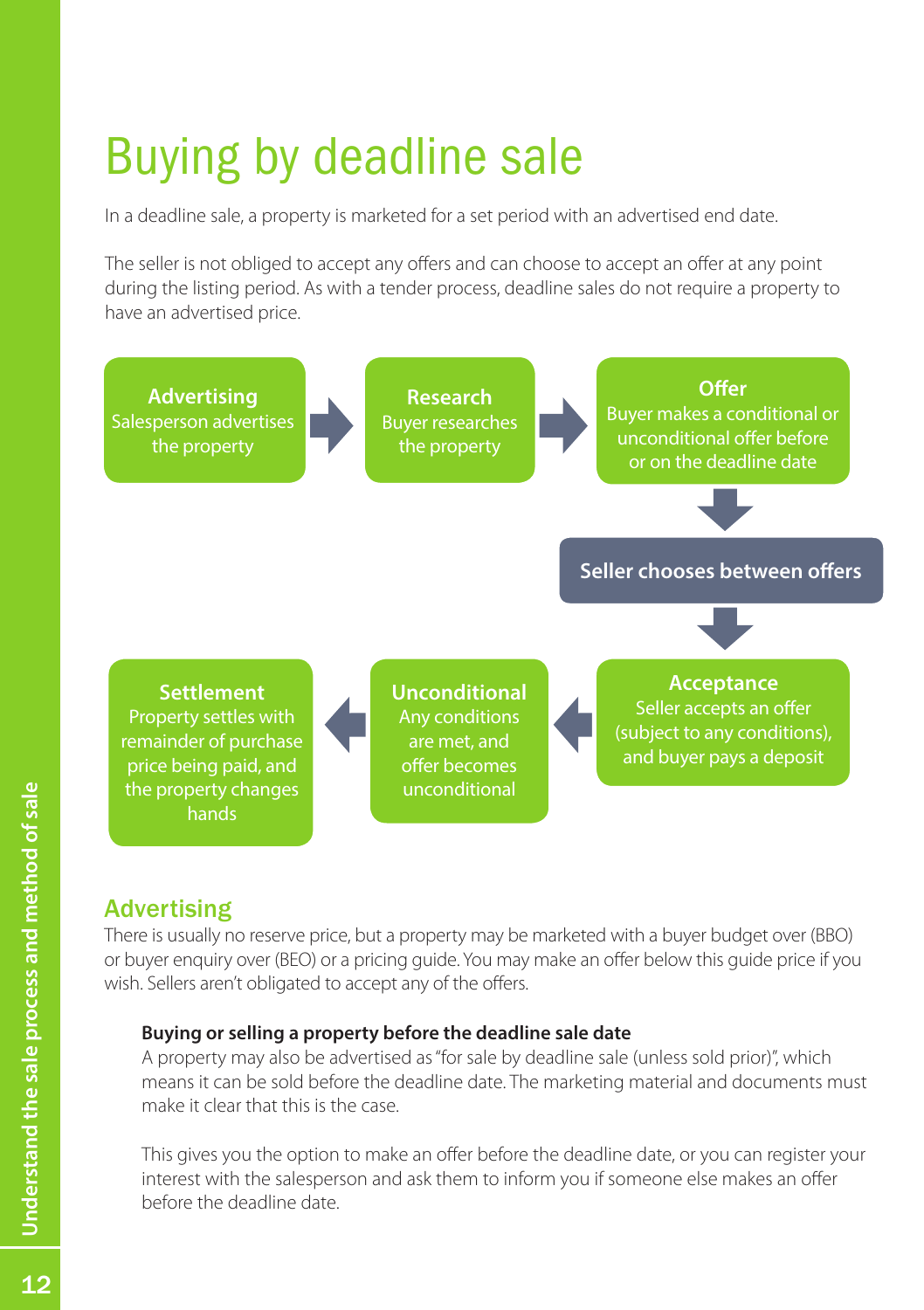### Research

We recommend you get a title search, LIM and property inspection report before you make an offer. Your lawyer should check these for you.

Read more about [the important things to know before you buy.](#page-2-0)

# **Offer**

You can make an offer at any point up to the end date. Offers are made on a standard sale and purchase agreement. Because vendors can choose to accept an offer at any point, it's important to register your interest with the salesperson.

The seller can either wait until the end date has been reached and consider all the offers together before making a decision, or they can accept an offer at any point during the listing period.

#### **How is it different from a tender process?**

Sellers have more flexibility in a deadline sale than in a tender process because they can choose to accept what they want, when they want. Offers are made on standard sale and purchase agreements rather than on specific tender documents. Buyers are able to include whatever terms they wish on their offer.

# Seller chooses between offers

The seller is not bound to accept the highest offer. They reserve the right to accept any or none of the offers and may start negotiations with anyone who submit offers.

### **Acceptance**

The buyer and seller are in contract when the price and conditions have been agreed and both have signed the sale and purchase agreement. All contact between the buyer and the seller continues to be through the salesperson.

# Unconditional

After the sale and purchase agreement is signed, the process of working through any conditions towards settlement now begins. When all conditions have been met, the contract becomes unconditional.

# **Settlement**

The settlement date will be stated in the sale and purchase agreement. This is the date when the buyer pays the rest of the amount agreed for the property, usually through their lawyer. It is usually also the date when the buyer takes possession of the property.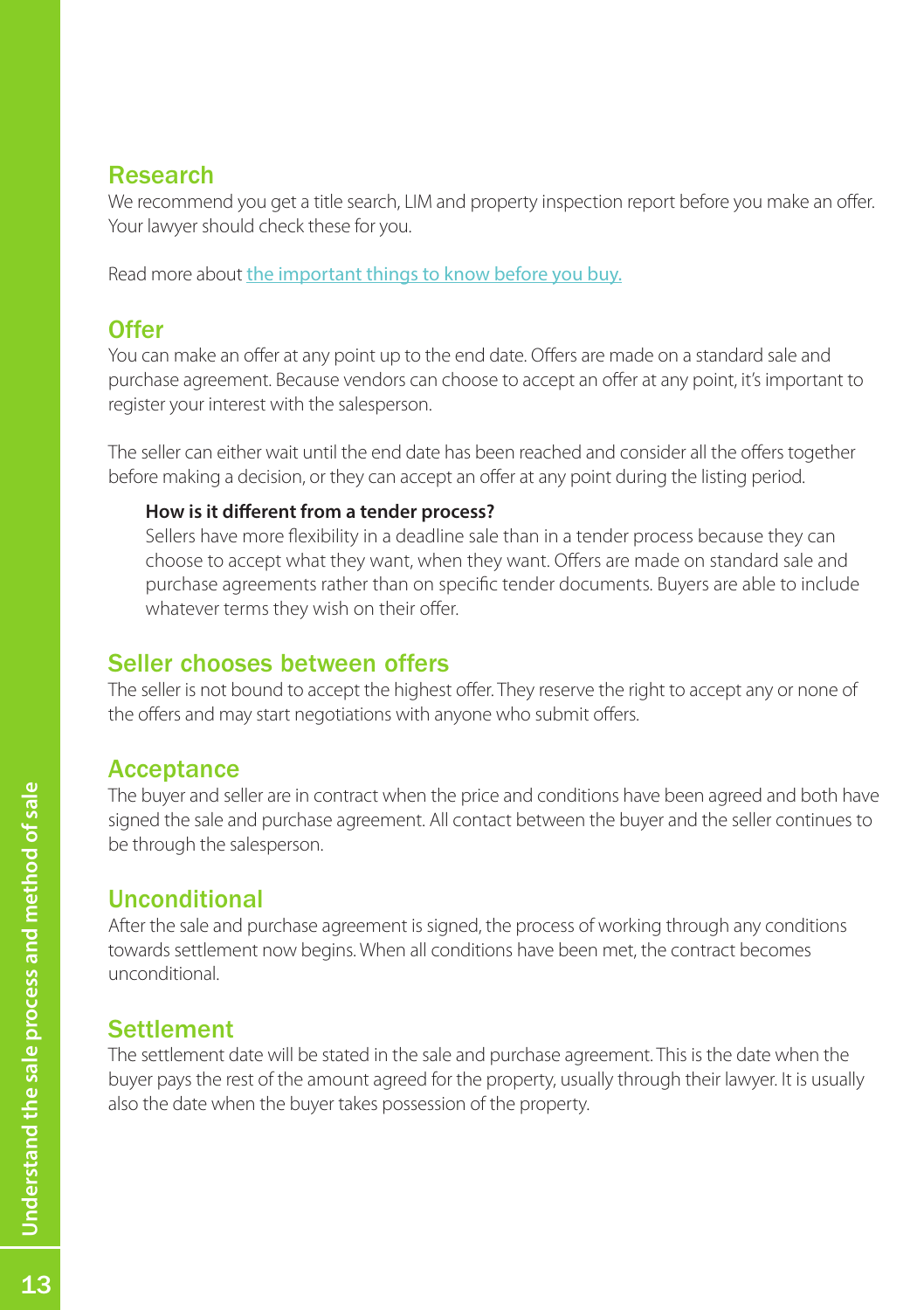# Buying by auction

An auction is an open process where buyers bid against one another to purchase a property.



# **Advertising**

A property's price may be listed in several ways (for example, price guide, buyer enquiry over (BEO) or buyer budget over (BBO)) to indicate the lowest price the seller hopes to sell the property for.

### Research

We recommend you get a title search, LIM and property inspection report before the auction. Your lawyer should check these for you.

You will also need to arrange any finance before the auction.

Read more about [the important things to know before you buy.](#page-2-0)

#### **If you haven't attended an auction before**

Auctions are often fast-moving events. A buyer will need to register to take part in the auction. Ask the salesperson who is marketing the property to explain the process.

**TIP:** It's a good idea to attend and observe another property auction before you take part in the auction for a property you want to buy.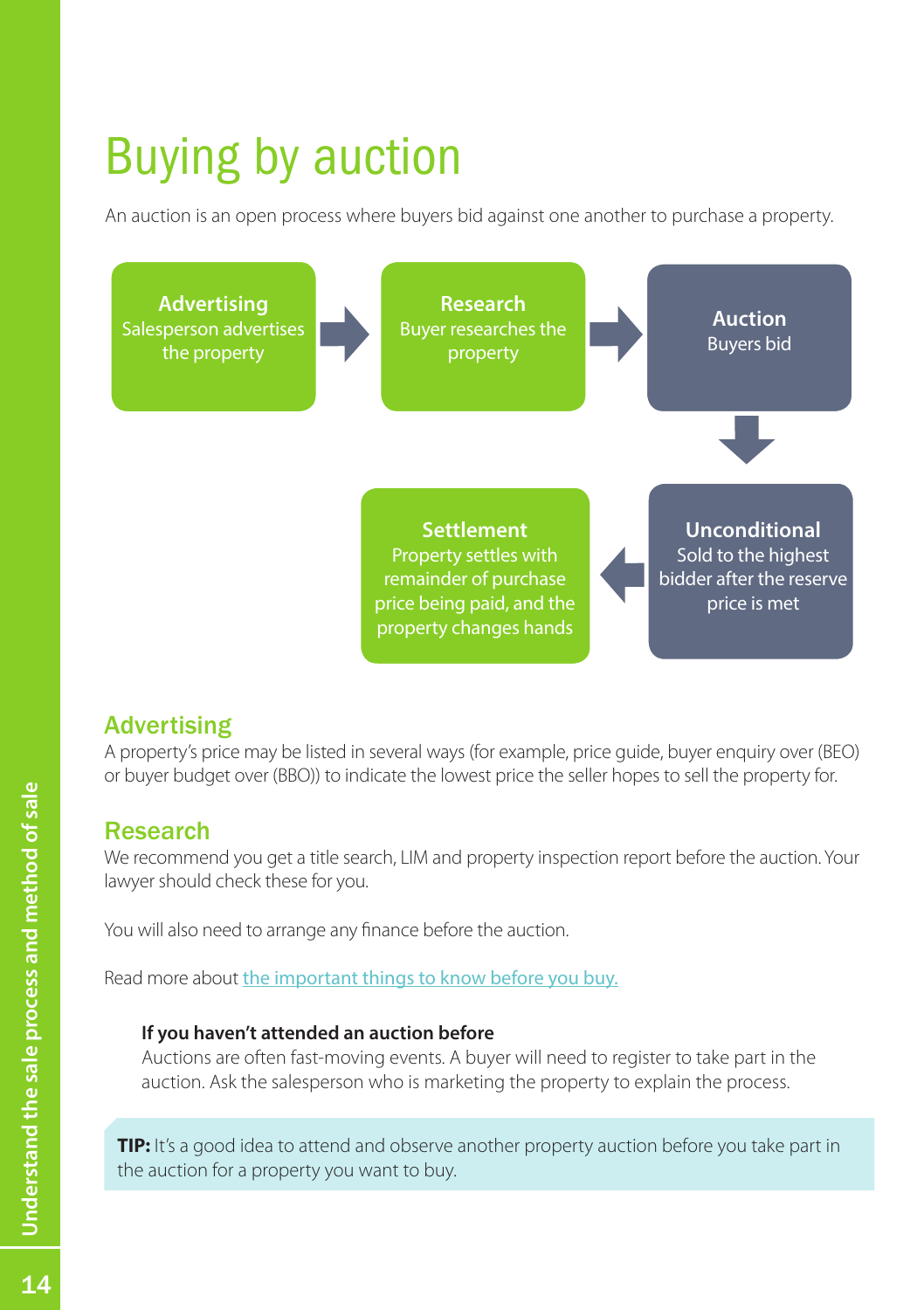# Auction

The auctioneer works for the seller to get the highest bid possible. Bidding usually starts below the reserve price. If bids reach or exceed the reserve price, the highest bidder will win the auction and be immediately legally committed to buy the property.

#### **Reserve price**

The seller will establish a reserve price (the lowest price they are willing to accept for the property) with the salesperson before the auction. The reserve price is confidential to the seller.

#### **Pre-auction offers**

The property can be sold before the auction if the auction terms and conditions allow it.

When the seller accepts a pre-auction offer, the auction may be held sooner than the advertised date and the pre-auction offer becomes the first bid at the auction. If the seller accepts a pre-auction offer, it does not necessarily mean the auction will be cancelled.

It's important to check the auction terms and conditions and carefully read any pre-auction offer documentation you are given. Potential buyers can register their interest with the agent and ask to be informed if an offer is made.

#### **Vendor bidding**

Sometimes the terms and conditions of the auction will state that vendor bidding may take place at the auction. Vendor bidding is when the vendor or their representative (usually the auctioneer) bids on the property. This can be used to start the bidding and to raise the bidding to get the bids closer to the reserve price. You must be told if vendor bidding is allowed at the auction. Vendor bids are only allowed when:

- the property has a reserve price
- • the reserve price has not been reached
- the bid is clearly identified by the auctioneer as a vendor bid.

The auctioneer must clearly state that a vendor bid is about to be made and must not use confusing terms like "the bid is with me".

#### **If bidding does not reach the reserve**

If bidding does not reach the reserve price, the auctioneer may pause the auction and ask the seller for further instructions.

#### **Auction jargon**

If the bidding has stopped close to the reserve price and the seller agrees to accept the last bid, the auctioneer may say the property is now "on the market". This means the reserve price no longer applies.

The last bidder before the auction was paused will be held to their bid, and the auctioneer will continue from that point. The auctioneer will accept the highest bid that is made when the auction resumes, even if the reserve price is not reached. The highest bidder will then be committed to purchasing the property.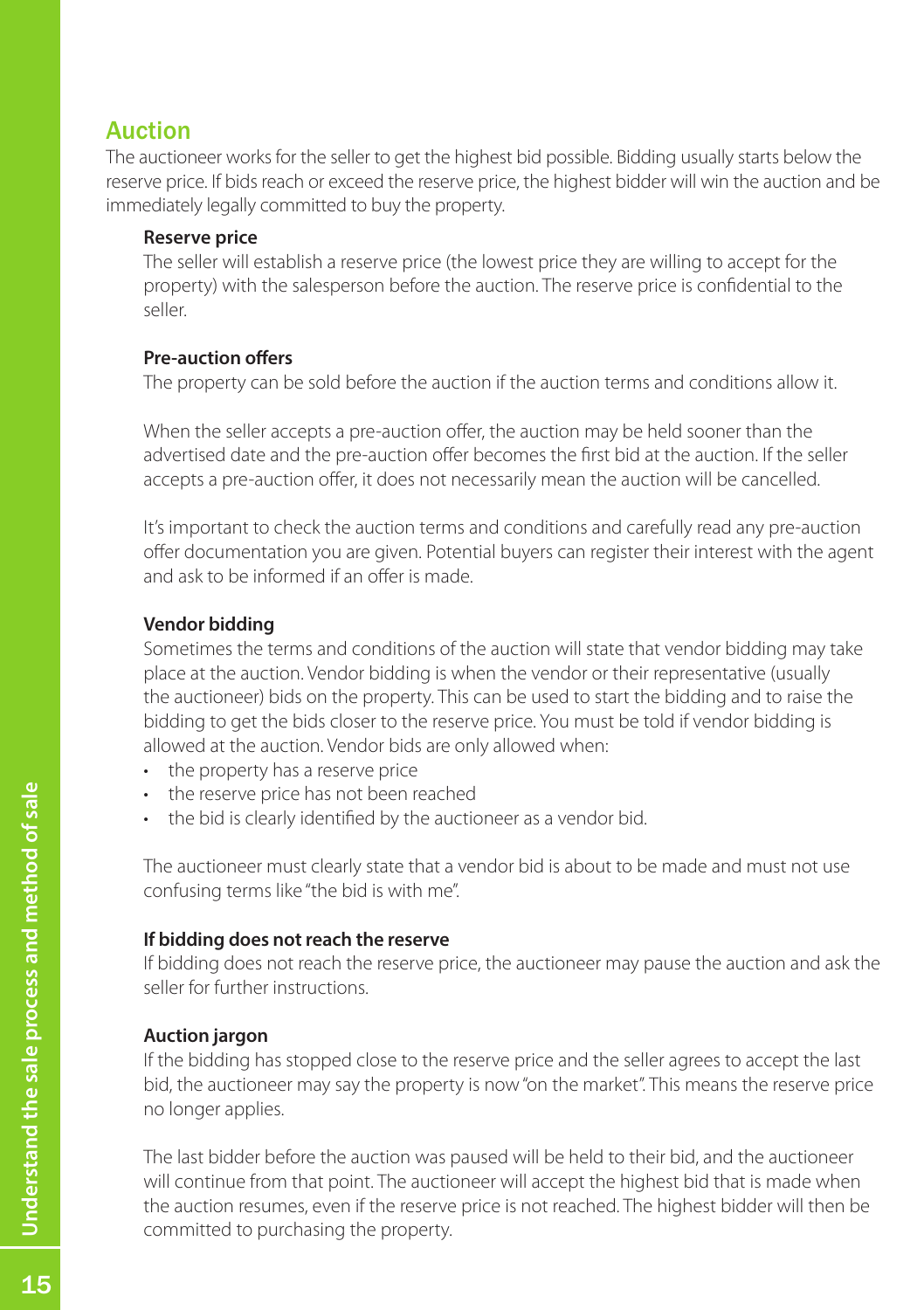Alternatively, the auctioneer may say the property is being "passed in", which means the auction is being concluded without the property being sold as the reserve price has not been reached.

#### **Negotiating after the auction**

If you were the highest bidder at the auction but the reserve price was not reached, the seller may approach you after the auction to negotiate a sale.

# Unconditional

Auction sales and purchases are unconditional. A buyer cannot attach conditions to an auction purchase. When the bid has been accepted and the auctioneer's hammer has fallen, the sale is unconditional. The successful bidder should be prepared to pay a deposit on the day of the auction.

### **Settlement**

The settlement date will be stated in the sale and purchase agreement. This is the date when the buyer pays the rest of the amount agreed for the property, usually through their lawyer. It is usually also the date when the buyer takes possession of the property.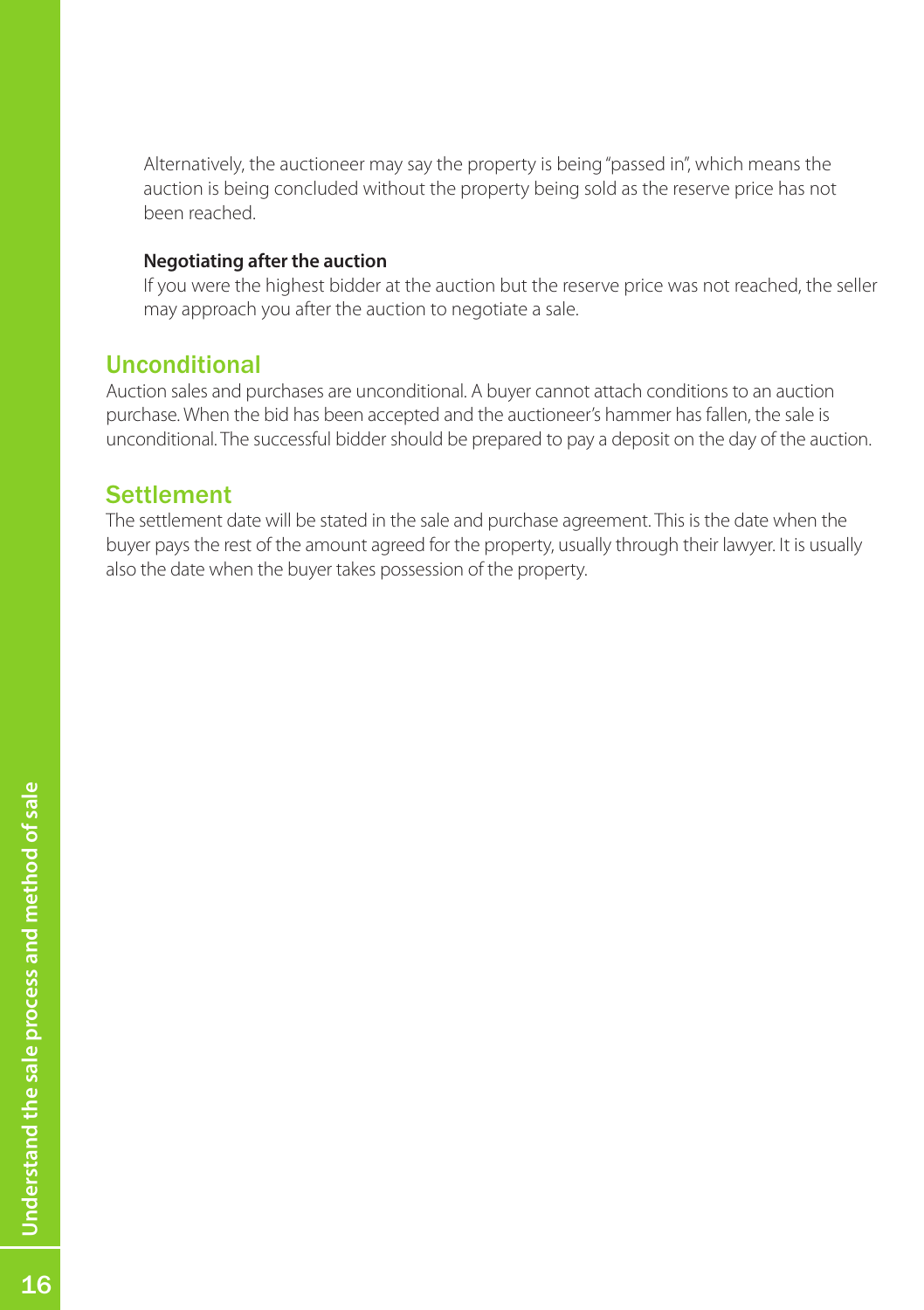# <span id="page-17-0"></span>Read the sale and purchase agreement and understand what it can mean for you

The sale and purchase agreement is legally binding, so it's important to read it carefully and get legal advice before you sign anything. You can negotiate the terms and conditions of an agreement, but once you sign it, there's no going back.

We publish a [sale and purchase agreement guide](http://www.reaa.govt.nz/ForBuyersAndSellers/Pages/Whatsinasaleandpurchaseagreement.aspx). The salesperson must give you a copy of the guide before you sign a sale and purchase agreement. We recommend reading the guide early in the buying process.

# What is included in the sale and purchase agreement?

The sale and purchase agreement sets out all the agreed terms and conditions. These include:

- the price
- • chattels (for example, fixed floor coverings, whiteware or curtains) included in the sale
- the type of title (for example, freehold or leasehold)
- • any conditions the buyer or seller wants fulfilled before the contract is agreed
- • the date the agreement will become unconditional
- • the settlement date
- any deposit the buyer must pay.

#### **Clauses included in the agreement**

The agreement will also include clauses that set out obligations and conditions that the buyer and/or seller must abide by. These may include what access the buyer can have to inspect the property before settlement and ensuring the property remains insured until the settlement date.

#### **Default by buyer or seller**

Clauses are also likely to cover what happens if the buyer or seller defaults. This covers compensation costs that must be paid by the buyer or seller if either defaults on the terms of the agreement, for example, by delaying settlement. Your lawyer can explain these clauses to you.

# You cannot change your mind after you have signed the agreement

In general, when you have signed the agreement and the conditions set out in the agreement have been met, you have to go ahead with the purchase of the property.

### Buyer's deposit

When the buyer and seller have signed the sale and purchase agreement, the offer is accepted. The buyer must pay a deposit – usually 5–10 % of the purchase price. The deposit details will be set out in the sales and purchase agreement.

The buyer can negotiate when the deposit is paid, for example, when the (conditional) offer is accepted or when the agreement becomes unconditional.

**TIP:** Remember you can negotiate the terms and conditions of an agreement, but once you sign it, there's no going back.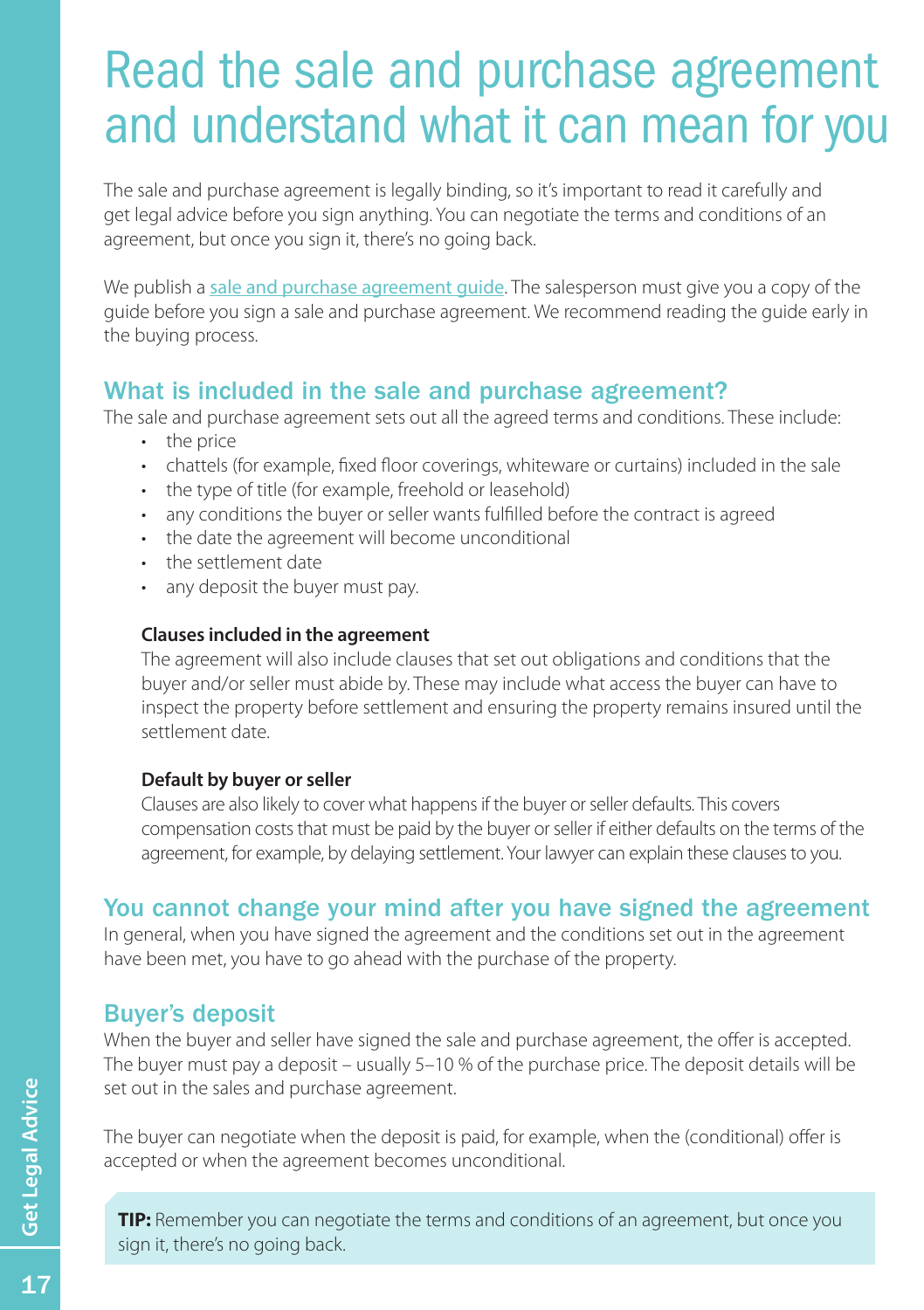# <span id="page-18-0"></span>Working with the real estate salesperson

# The salesperson always works for the seller

The salesperson works for the seller and is paid by the seller when the property sells.

# You can choose which salesperson to deal with from the agency

As a buyer, you do not have to deal with the salesperson a property is listed with. You can approach another salesperson with the agency that is marketing the property and ask them to show you the property. It's important to remember that any salesperson who works for the listing agency is also working for the seller.

# Find out about the salesperson

Check that any salesperson you are dealing with is licensed, even if it is someone you know or who has been recommended by a friend. It is illegal to carry out real estate agency work without a licence. If you deal with an unlicensed person, we will not be able to do anything about it if things go wrong.

Contact details for all licensed real estate salespeople are on our public register at [reaa.govt.nz.](https://portal.reaa.govt.nz/public/register-search/)

The public register also shows if a salesperson has had any complaints upheld against them.

# Ask the salesperson about the property

You should ask the salesperson questions about anything you want to know about the property. Licensed salespeople are bound by the Code of Professional Conduct and Client Care and have to deal fairly and honestly with all parties. They are not allowed to withhold any information they know about a property and they must tell you if they think there might be something wrong with the property that you should check out. The salesperson can't make statements about the property they can't back up with evidence.

You can find the Code of Professional Conduct and Client Care at [reaa.govt.nz.](http://www.reaa.govt.nz/ForLicensees/YourObligations/Pages/Your-obligations.aspx) 

# Don't rely only on the salesperson for advice or assistance

However friendly and helpful the salesperson is, they are representing the seller. The salesperson must not mislead buyers, but you should not rely only on the salesperson for advice or assistance.

Read about other places to get advice and assistance [here](#page-2-0).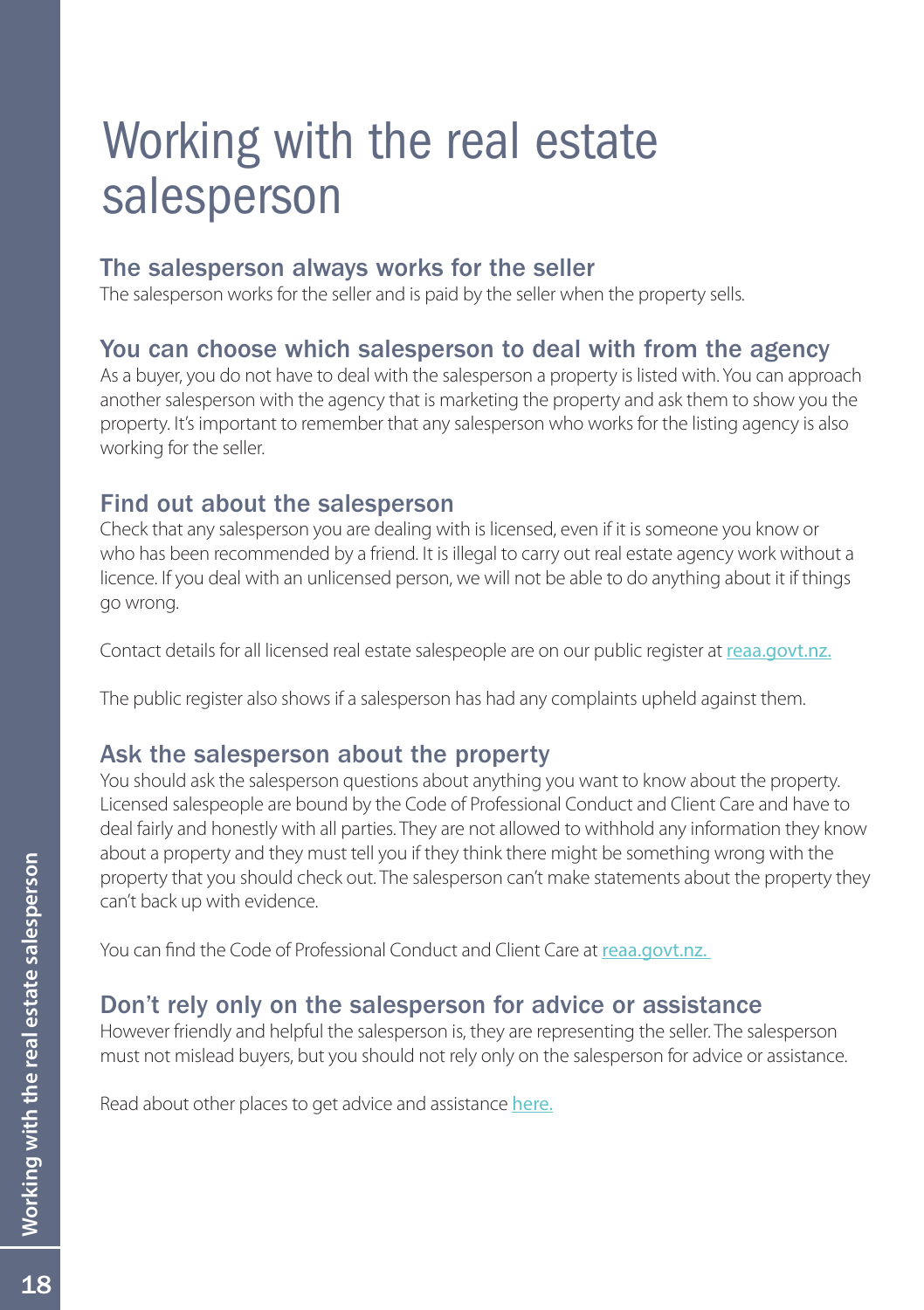# Conflict of interest

The salesperson must tell you in writing if they are selling a property or business in which they or someone connected to them has a financial interest.

# Using a buyer's agent

Sometimes a buyer – for example, someone living overseas – will use a buyer's agent to source properties and oversee the purchase process. Buyer's agents must be licensed.

A buyer's agent is engaged and paid by the buyer. If you decide to use a buyer's agent, you should ask in advance about cost, what services are provided as part of the cost and whether any additional expenses may be charged.

Find our information sheet [about buyer's agents.](http://www.reaa.govt.nz/ForBuyersAndSellers/FormsAndPublications/Pages/Formsandpublications.aspx)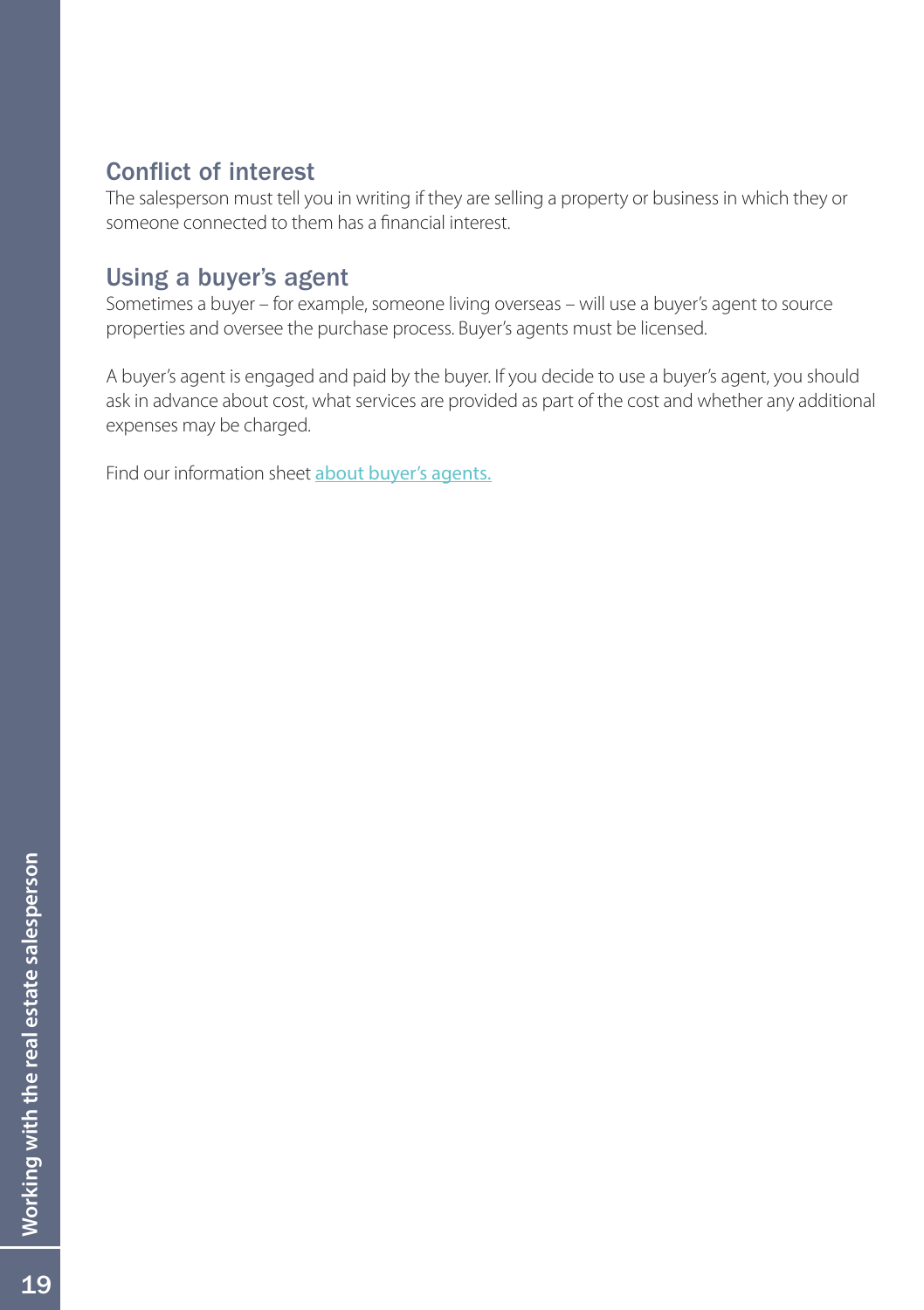# <span id="page-20-0"></span>**Glossary**

| Advertised price                                       | Selling at an advertised price means that a property is marketed<br>with an asking price - the amount the seller wants to be paid for it.                                     |
|--------------------------------------------------------|-------------------------------------------------------------------------------------------------------------------------------------------------------------------------------|
| Agent or<br>real estate agent                          | A general term that refers to an agent, branch manager or<br>salesperson (these are different types of real estate licences).                                                 |
| Auction                                                | An auction is a sale method in which buyers publicly bid until the<br>highest price is reached.                                                                               |
| <b>BBO</b><br>(buyer budget over)                      | An indication of the minimum price that the seller will sell the<br>property for.                                                                                             |
| <b>BFO</b><br>(buyer enquiry over)                     | An indication of the minimum price that the seller will sell the<br>property for.                                                                                             |
| Builders report or property<br>inspection              | An inspection by a qualified property inspector who can check the<br>property for defects and maintenance issues.                                                             |
| Code of Professional<br><b>Conduct and Client Care</b> | The Real Estate Agents Authority maintains this Code of<br>Conduct, which sets out the minimum standards of professional<br>competence and conduct salespeople must follow.   |
| Conditional offer                                      | An offer to buy a property subject to stated conditions being met.                                                                                                            |
| Conditional sale                                       | Where a buyer and seller have agreed to buy and sell a property<br>subject to stated conditions being met.                                                                    |
| Freehold (or fee simple)                               | Freehold title gives the owner full ownership of the land.                                                                                                                    |
| GV (government valuation)                              | The official estimation of a property's worth on the market at the<br>time it was valued, under the Rating Valuations Act 1998. A GV is<br>now called an RV (rateable value). |
| <b>LIM</b><br>(Land Information)<br>Memorandum)        | This provides prospective buyers with important current and<br>historical information the local council knows about the property<br>and land.                                 |
| Leasehold                                              | Leasehold title does not give the owner full ownership of the land.<br>It is only leased, and the owner will only own what is on the land.                                    |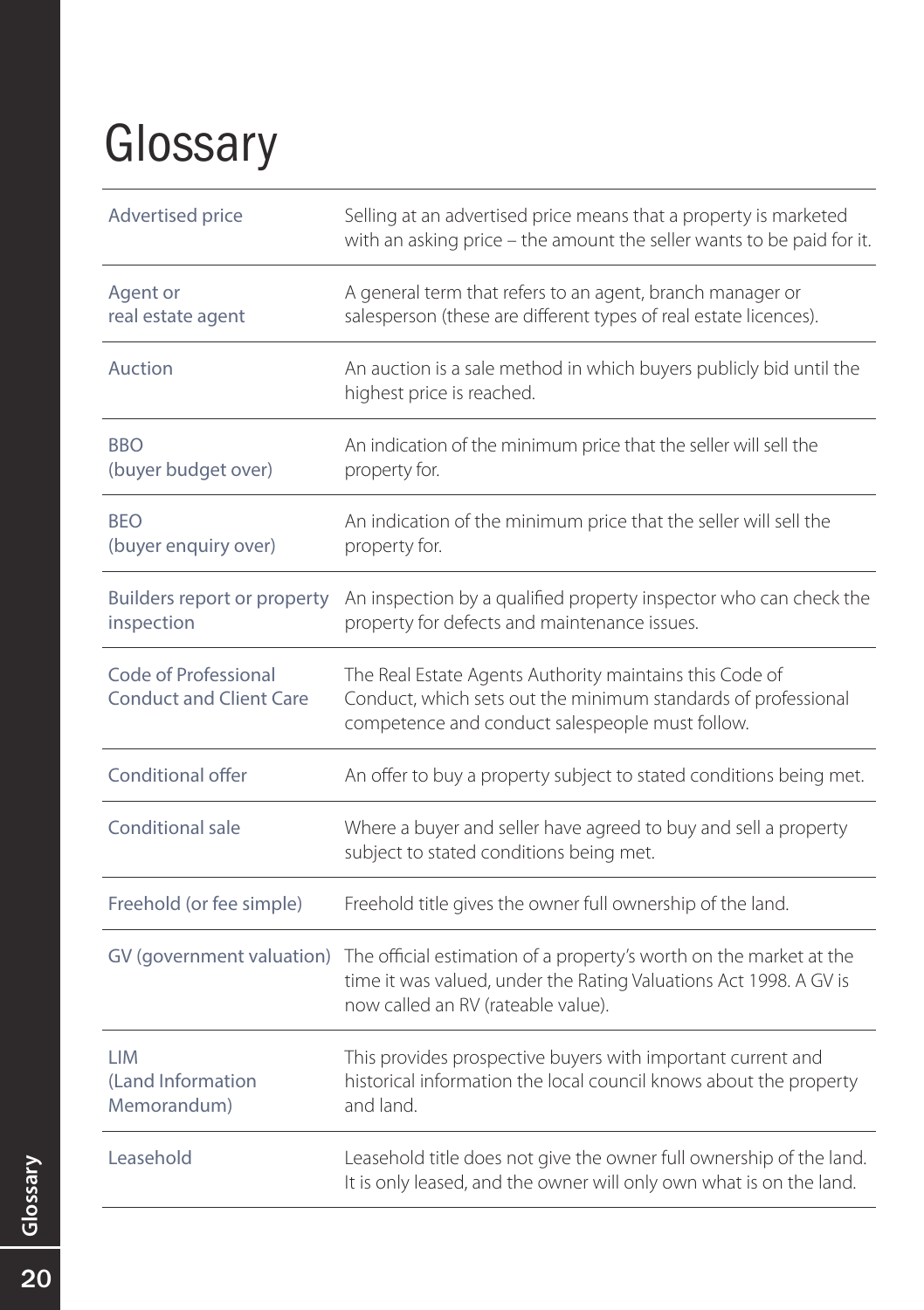| On the market                  | At an auction, a property is "on the market" if the highest bid will<br>now be successful and any reserve no longer applies.                                                                                                                             |
|--------------------------------|----------------------------------------------------------------------------------------------------------------------------------------------------------------------------------------------------------------------------------------------------------|
| Passed in                      | At an auction, a property is "passed in" if the auction is closed<br>without the property being sold.                                                                                                                                                    |
| Reserve                        | At an auction, a "reserve" is the lowest price the seller is willing to<br>sell the property for.                                                                                                                                                        |
| RV (rateable value)            | The official estimation of a property's worth on the market at the<br>time it was valued, under the Rating Valuations Act 1998. An RV<br>used to be called a GV (government valuation).                                                                  |
| Sale and purchase<br>agreement | A legally binding contract between the seller and buyer for the<br>sale and purchase of a property. A sale and purchase agreement<br>provides certainty to both the buyer and seller, and it sets out in<br>writing all the agreed terms and conditions. |
| Settlement                     | Settlement is when the sale and purchase of a property is<br>completed with exchange of property and payment.                                                                                                                                            |
| Tender                         | A tender is a sale method where prospective buyers submit<br>confidential written offers by a certain deadline.                                                                                                                                          |
| Title search                   | A title search gives you all the records about the property that are<br>held by Land Information New Zealand (LINZ). A lawyer can check<br>who the legal owner of the property is and that no one else has any<br>claim over it.                         |
| Unconditional agreement        | Where a buyer and seller have agreed to buy and sell a property<br>without any conditions. A conditional sale becomes unconditional<br>once all conditions are met.                                                                                      |
| Unconditional offer            | When the buyer offers to buy a property without any conditions.                                                                                                                                                                                          |
| Valuation report               | An estimate of a property's worth on the current market. A buyer's<br>bank or lender may request this.                                                                                                                                                   |